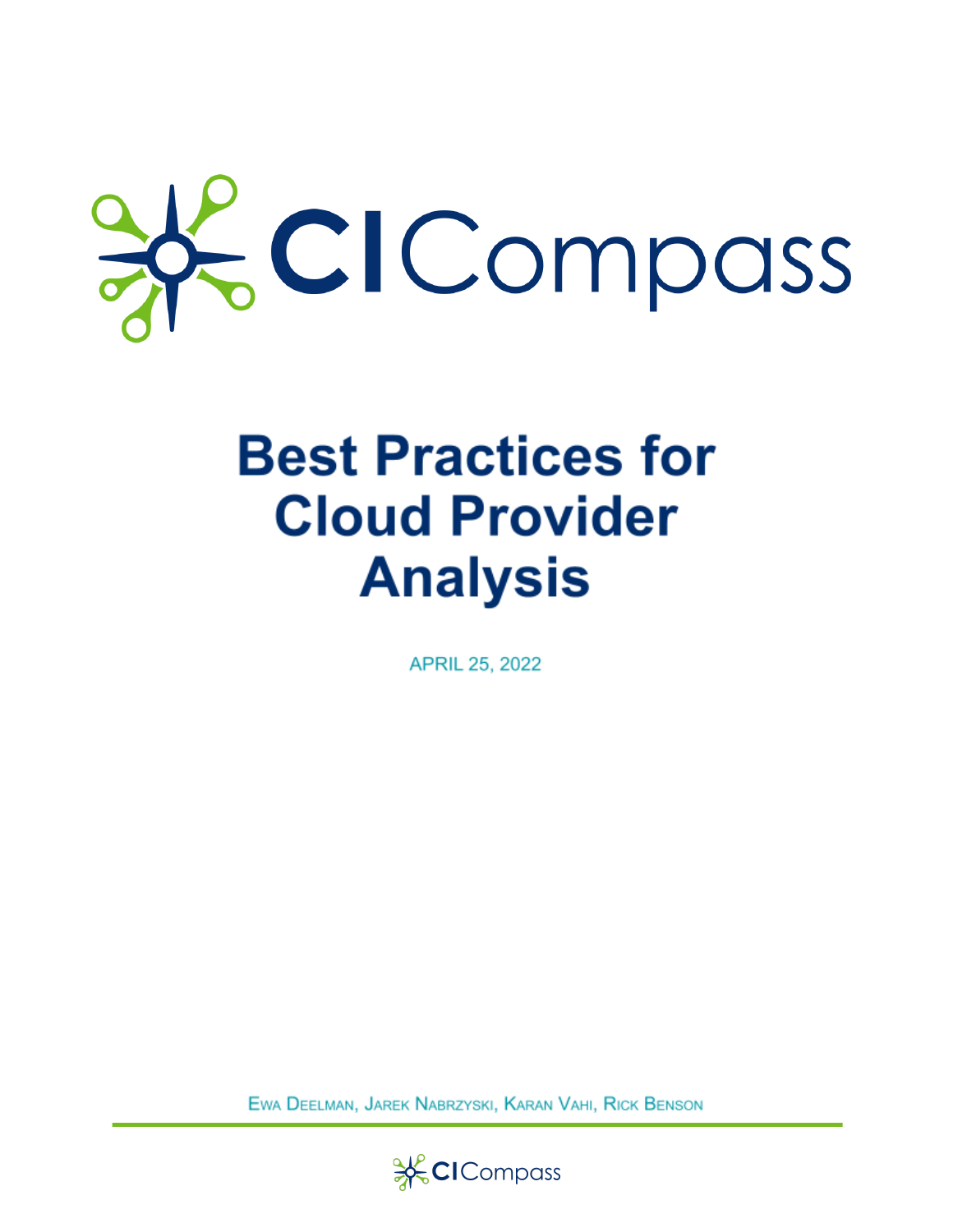# Table of Contents

| How to choose a cloud provider for a scientific project? |                |
|----------------------------------------------------------|----------------|
| <b>Cloud Deployment Models</b>                           |                |
| <b>Cloud Computing Infrastructure Requirements</b>       | 3              |
| <b>Cloud Adoption Risks and Mitigation Strategies</b>    | 4              |
| <b>Security Risks</b>                                    | $\overline{4}$ |
| Performance Risks                                        | $\overline{4}$ |
| <b>Availability Risks</b>                                | 5              |
| Operational and Governance/Cost/Control Risks            | 5              |
| <b>Vendor Lock-in Risks</b>                              | 6              |
| <b>Cloud Migration Strategy Related Risks</b>            | 6              |
| <b>Summary</b>                                           | 8              |
| <b>Acknowledgements</b>                                  | 8              |

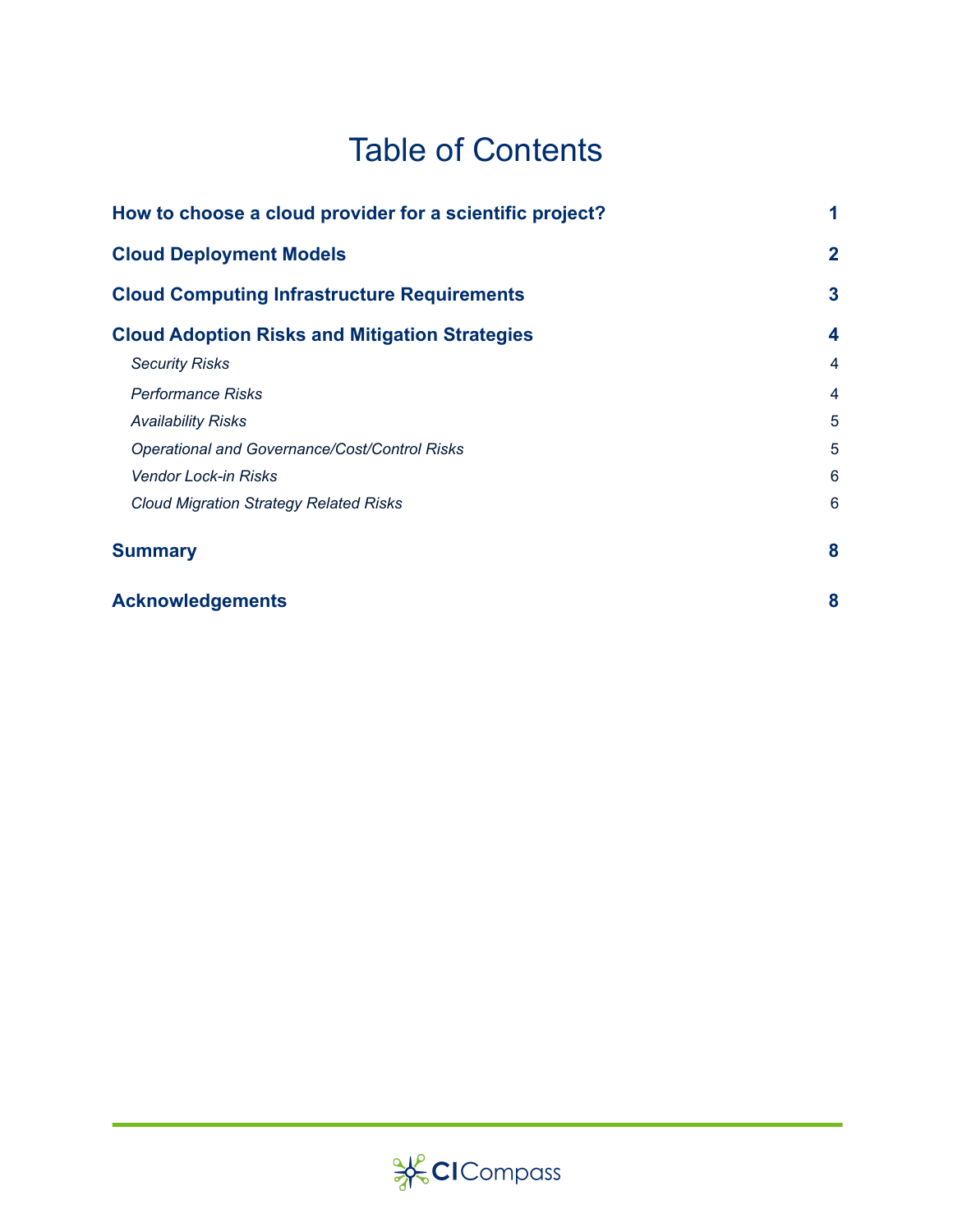This project is supported by the National Science Foundation Office of Advanced Cyberinfrastructure in the Directorate for Computer Information Science under Grant #2127548. Any opinions, findings, and conclusions or recommendations expressed in this material are those of the author(s) and do not necessarily reflect the views of the funding agency.

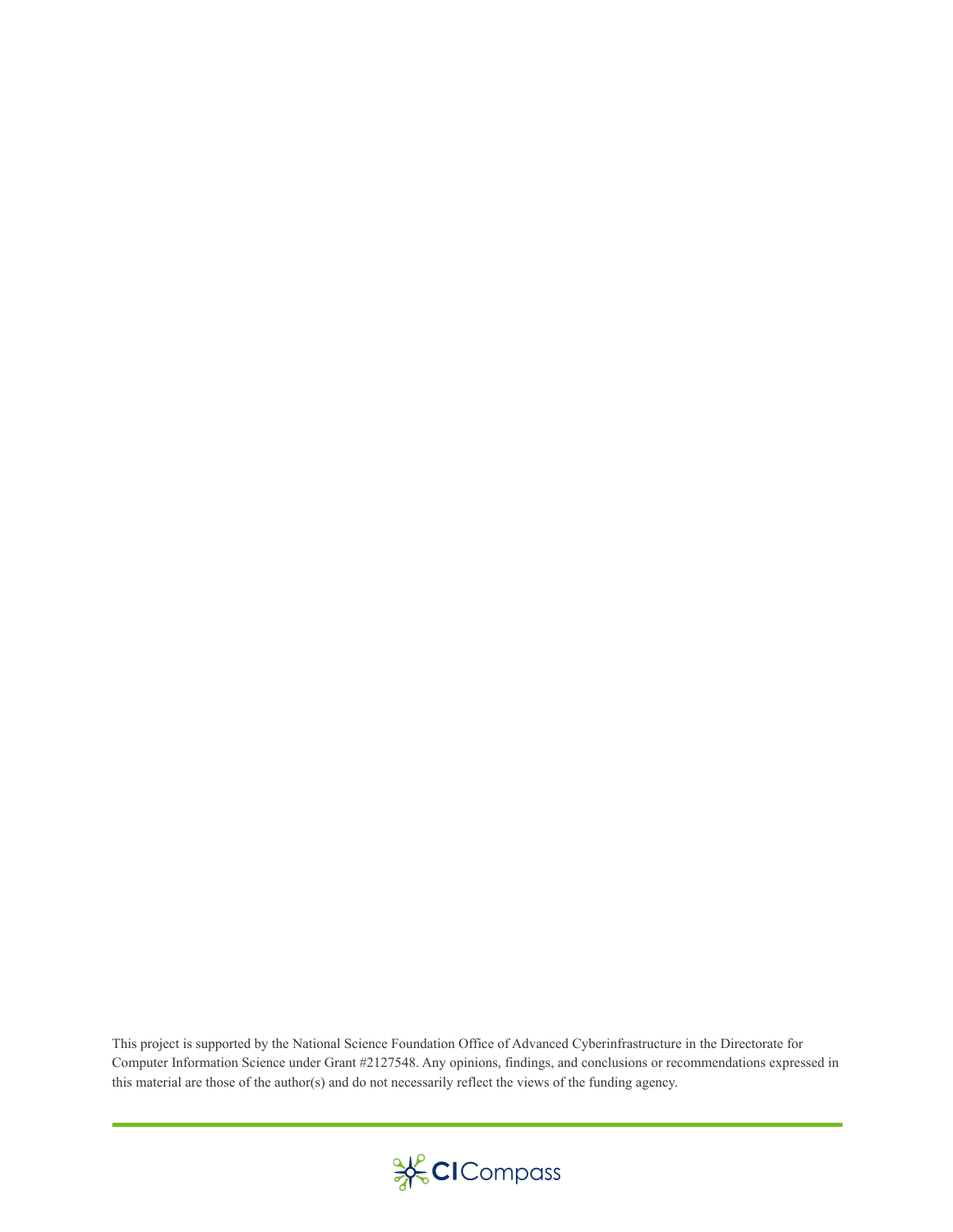# <span id="page-3-0"></span>How to choose a cloud provider for a scientific project?



While public clouds offer the promise of greater efficiency and other benefits to scientific projects, major concerns still arise regarding various risks associated with a full migration to the cloud. There is an entire commerce around managing deployments within cloud environments, suggesting it's not as do-it-yourself as on-premises management.

It is important that scientific projects consider all pros and cons along with risks associated with moving to the cloud. A rushed migration without a clear strategy can end up costing the project more than necessary, with existing legacy applications consuming cloud resources and generating costs at an alarming rate.

**"One of the major issues for our future cloud platform is determining where it can be deployed in a cost-effective and sufficiently capable environment"**

*Chad Trabant, project manager for Cloud Computing Platform in Seismological Facilities for the Advancement of Geoscience (SAGE) and Geodetic Facility for the Advancement of Geoscience (GAGE).*

In this white paper, we present major criteria that should be considered while choosing a cloud provider for any scientific project. We focus on benefits and risks associated with moving to the cloud.

<span id="page-3-1"></span>

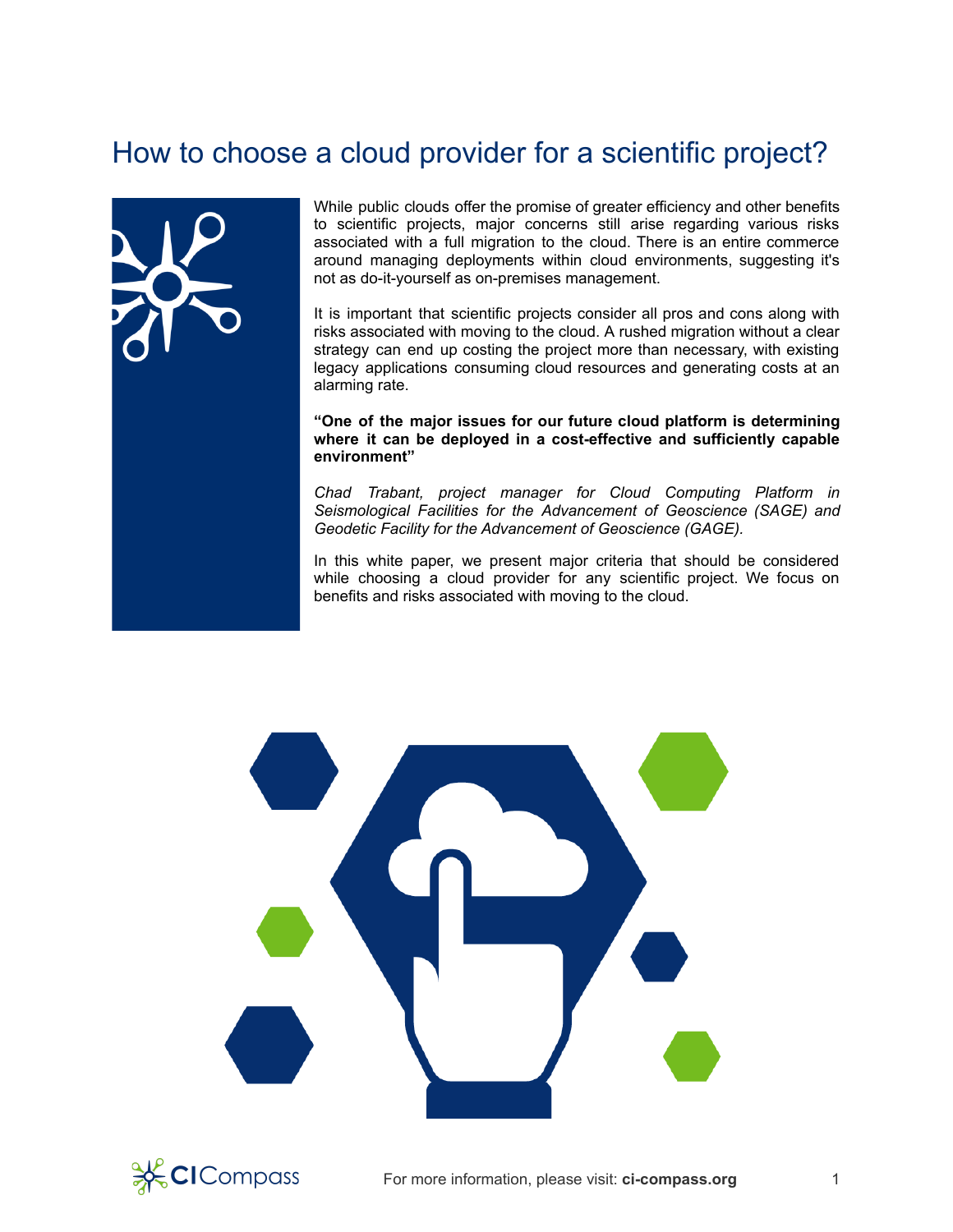# Cloud Deployment Models



There are many cloud deployment models to choose from: IaaS (Infrastructure as a Service), SaaS (Software as a Service), PaaS (Platform as a Service), and CaaS (Container as a Service like managed Kubernetes or other container services).

In an IaaS model, a cloud service provider (CSP) hosts the hardware components originally present in an on-premises data center, including servers,

storage, and networking hardware, as well as the virtualization or hypervisor layer. The IaaS provider also provides various services to deliver the infrastructure components.

The SaaS model eliminates the need to install and run applications on the project servers or in their own data centers. This eliminates the expense of hardware procurement, provisioning, and maintenance, as well as software licensing, installation, and support. Generally, a project would pay for this service on a monthly/hourly basis using a pay-as-you-go model.

The third model is a PaaS model, which is suitable for organizations that need support for key services, such as application hosting or Java development. A PaaS provider forms and supplies a strong and optimized environment on which users can install applications and datasets. Organizations using the PaaS model need to focus on deploying and running applications rather than on designing and maintaining the underlying infrastructure. Many PaaS products are geared towards collaborative software development. Such products often include computing and storage infrastructure, as well as versioning systems, compilers, and SDKs.

The CaaS model has evolved as a compromise between IaaS and PaaS. It abstracts the full stack in a very compelling way, without the many challenging surprises existing in both IaaS and PaaS. CaaS already is emerging as the better go-forward model for projects looking into long-term investments in the cloud. CaaS has such advantages as:

- CaaS deploys quickly and lightly on almost any infrastructure;
- CaaS provides commodified, standardized functionality on-premise and/or on public clouds;
- CaaS offers open container technology, which is de-facto standard in the cloud industry;
- CaaS offers unprecedented freedom and flexibility to developers.



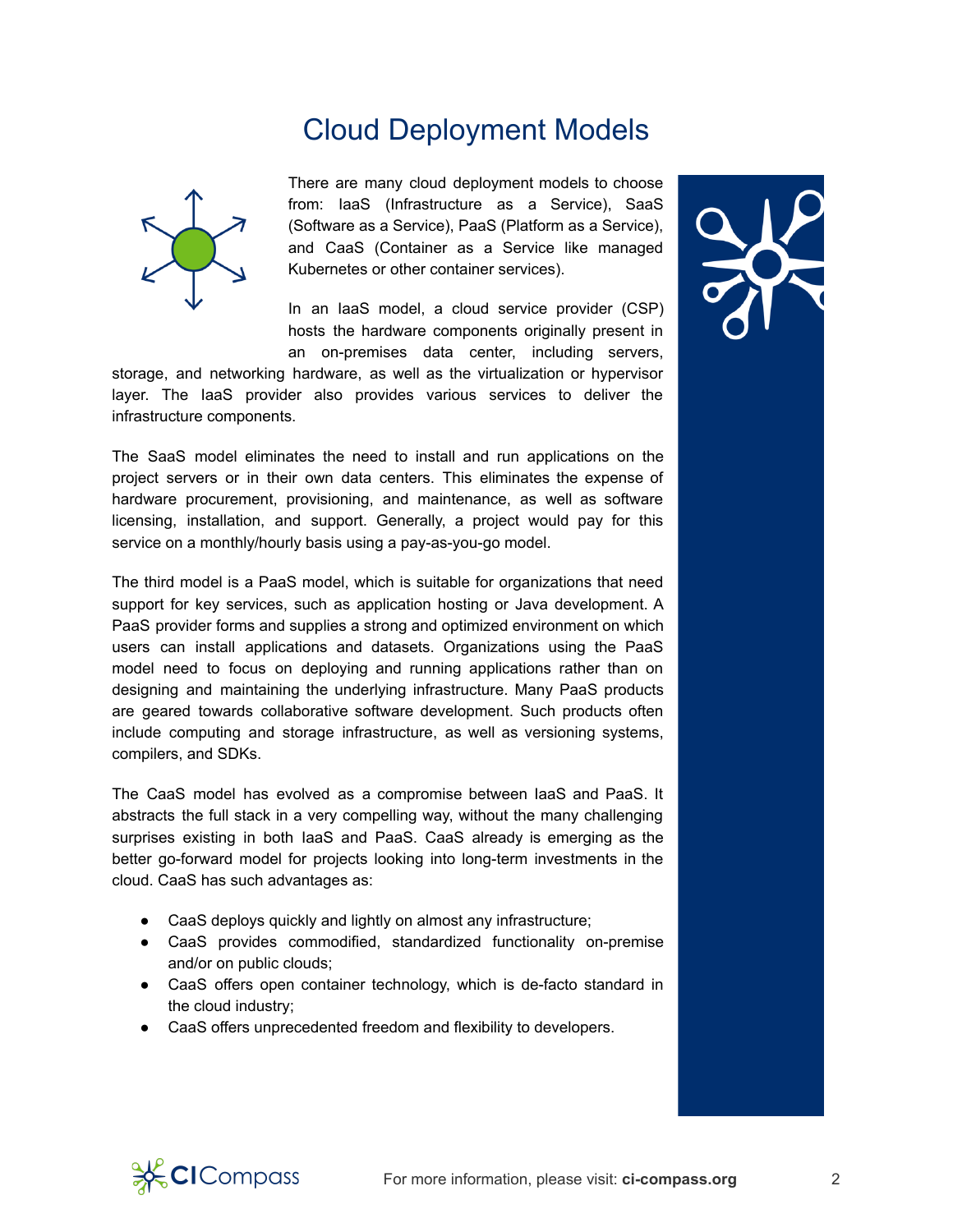# Cloud Computing Infrastructure

<span id="page-5-0"></span>

Any project that migrates to the cloud needs to consider future cloud computing infrastructure requirements. The considerations should include VM infrastructure needs, relational database servers infrastructure, performance, data volumes including backups, network services and inter-VM bandwidth, identity management services, potential container orchestration, monthly/annual volume of egress data, cybersecurity services, and more. Each cloud provider offers different infrastructure services and it is usually hard to navigate through these offerings. The following baseline comparison of the major cloud providers:

Amazon Web Services (AWS), Microsoft Azure, and Google Cloud Platform (GCP), might help with initial decisions.

|              | <b>Pros</b>                                                                                                                                                                                                                                                                                                                                                                                                                                                                                                                                                                                                                  | <b>Cautions</b>                                                                                                                                                                                                                                                                                                                                                                                |
|--------------|------------------------------------------------------------------------------------------------------------------------------------------------------------------------------------------------------------------------------------------------------------------------------------------------------------------------------------------------------------------------------------------------------------------------------------------------------------------------------------------------------------------------------------------------------------------------------------------------------------------------------|------------------------------------------------------------------------------------------------------------------------------------------------------------------------------------------------------------------------------------------------------------------------------------------------------------------------------------------------------------------------------------------------|
| <b>AWS</b>   | Most reliable, most fully-featured, the most number of<br>services. Deep developer knowledge base and rapid<br>pace of new feature releases. Dominates the cloud<br>space with features such as configuration, monitoring,<br>auto-scaling.<br>More<br>security,<br>experienced,<br>enterprise-friendly services. Good open-source tools<br>integration. Global reach. AWS has 31% of the<br>worldwide cloud market.                                                                                                                                                                                                         | A number of options and the need for<br>developer<br>learning time<br>can<br>be<br>overwhelming. More<br>rigid<br>pricing<br>model. Weak hybrid cloud solution. In<br>early 2019, a Greenpeace report<br>accused AWS of abandoning its<br>commitment to 100 percent renewable<br>energy. AWS has also made a habit of<br>keeping information about its carbon<br>footprint out of public view. |
| <b>Azure</b> | Best leverage of Windows technology. Proven track<br>Most<br>user-friendly<br>dashboard.<br>record.<br><b>Better</b><br>development and testing tools. Also provides a Hybrid<br>cloud. World's second-largest cloud provider and it<br>grew 48% year-over-year in 2020. Azure pretty<br>efficiently uses green energy as well as provides pretty<br>transparent information about its energy sources.                                                                                                                                                                                                                       | Problematic if you're not running<br>technology<br>Windows<br>exclusively.<br>Support for other operating systems is<br>rather limited, and support only with<br>selected varieties of Linux. Less<br>reliable – more frequent outages and<br>bugs. Lacking in the DevOps area.                                                                                                                |
| <b>GCP</b>   | The best option for containers and machine learning.<br>Rapid release of new features. Often the most<br>competitive on cost. Expertise in DevOps, flexible<br>discounts, and contracts, specifically designed for<br>cloud-based businesses. Google has 7% of the global<br>market and is growing faster than other providers in<br>the database as a service and laaS. GCP makes it up<br>with stronger support for container and Kubernetes<br>use cases. It is easier to learn compared to AWS and<br>Azure; Google cloud storage options are especially<br>easy to learn and use. Better pricing than AWS and<br>Azure. | Fewer bells and whistles (especially<br>with migration services). Less robust<br>offerings<br>outside<br>containers<br>and<br>machine<br>learning. Not as many<br>features as AWS or Azure, but this<br>might be considered an advantage<br>(lower workforce development costs).                                                                                                               |

Scientific projects should also check out the offerings from academic providers, such as San Diego Supercomputing Center, Texas Advanced Computing Center, Open Storage Network or JetStream.

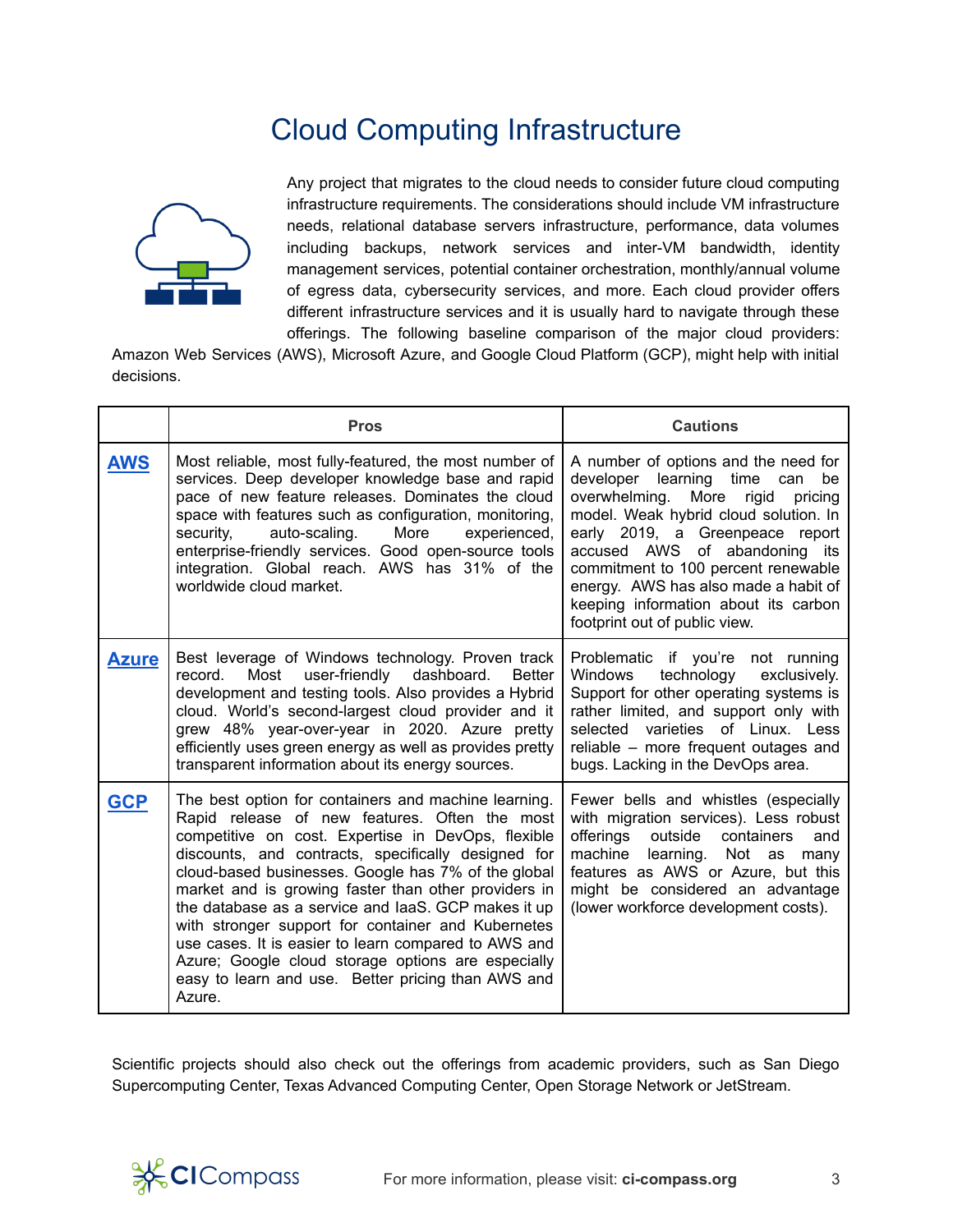<span id="page-6-0"></span>It is also worth discussing your project needs with [Internet2](https://internet2.edu/) and/or [CloudBank,](https://www.cloudbank.org/) both offering some cloud support to academic institutions.

### Cloud Adoption Risks and Mitigation Strategies



Despite the many benefits that cloud computing brings, there are also risks associated with migrating to the cloud, and sometimes these risks can outweigh the expected benefits. In every potential cloud migration project, and especially in taxpayer publicly funded projects, we need to carefully analyze whether there is any potential for hidden and migration cost-related undisclosed incidents or other risks related to, e.g., service continuity. It is important to ask whether a cloud is a sustainable or non-sustainable solution for a project.

Cloud adoption-related risks can be grouped in several categories, such as security, performance, availability, operational impacts (including governance and cost controllability), compliance, vendor lock-in, and user experience and workforce development implications. In this section, we discuss the most relevant risks and provide recommendations for risk mitigation. In addition, we can cluster various cloud migration risks into three major categories: mission-oriented risks, cloud service provider risks, and risks associated with different cloud adoption strategies. When moving to the cloud project consortia need to develop a new risk management profile and strategy.

#### <span id="page-6-1"></span>**Security Risks**



IaaS and CaaS models provide virtualized computing resources over the Internet hosted by a third party. The security concerns are similar to those of running a private data center, but since a project is using virtualized resources that technically belong to somebody else, weaknesses in the owner's security controls can affect a project dramatically, especially when insufficient due diligence was done a priori. There is a huge risk with a lack of understanding of the various security groups and roles provided by the commercial cloud providers, which may lead to serious hacks. Running a secure cloud

infrastructure will require strong cybersecurity skills on the project team.

#### <span id="page-6-2"></span>**Performance Risks**



Most IaaS and CaaS infrastructures are multi-tenant, meaning the physical resources are being shared among potentially many cloud provider users' virtual infrastructures. Many providers also offer multi-tenant VMs. For performance-sensitive applications, such as contracted early warning monitoring, such shared environments might be a source of problems. Bare metal cloud resources might be a better choice for such applications. But if the applications/workloads are highly dynamic, i.e., applications spin up and down rapidly, or if some workloads must be spun up in minutes, run for some hours,

and after that can be turned off dynamically, virtualized infrastructures are a great choice. The big question is "what type/size of VMs do we need for particular tasks?" It is important to do some evaluation

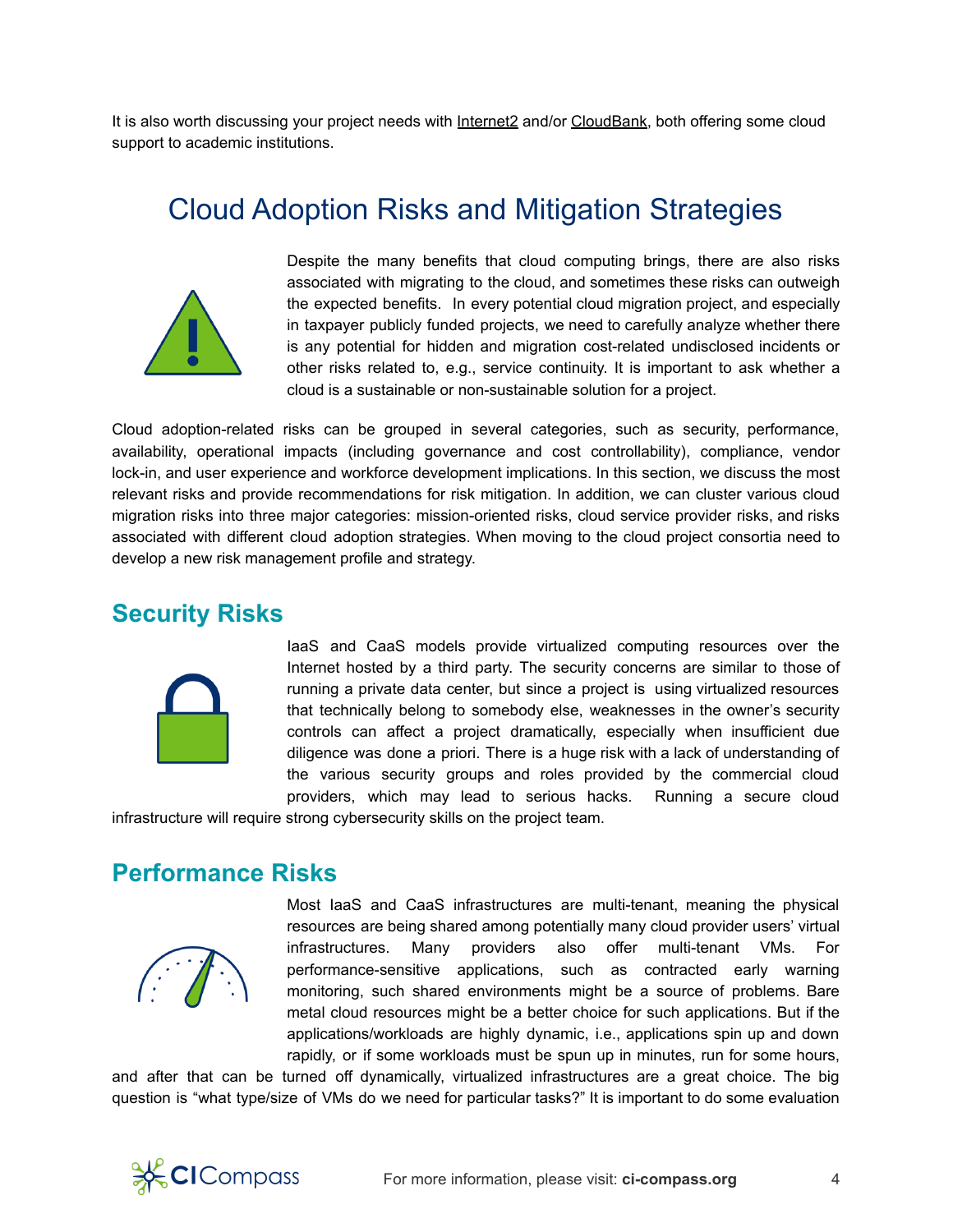and performance requirements analysis at scale to answer this question. Projects need a thorough understanding of their application performance requirements, and we suggest a cloud-based testbed/pilot should be designed using potentially free allocations from various cloud providers to analyze the performance of critical workloads in different cloud infrastructures. The choice will have a great impact on both the annual cost and the performance of the solution. This risk can also be mitigated through proper SLA agreements with cloud providers.

#### <span id="page-7-0"></span>**Availability Risks**



Cloud disasters happen. We have witnessed big cloud providers facing disastrous moments. It is hard to predict when a disaster in the cloud will occur and how serious its impact will be. No matter whether on-premise or in the cloud, all we can do is have a precisely designed plan of how we will respond to and recover from such disasters. The disaster recovery [template](https://ci-compass.org/resource-library/disaster-recovery-plan/) may help in the planning process. Big questions to answer are: "Can we afford minutes/hours/days/weeks of data unavailability?"; "What risks are we able to take?"; "What would be the consequences for the project if the data is not

available for a number of hours/days/etc."; "If we move to the cloud, where are our disaster recovery services located?" These are the business decisions that will affect both the cost of the projects and the operational practices. One way to provide disaster recovery services is to have a separate infrastructure on-premises (in a separate data center) or in a different cloud. Managing and monitoring a separate disaster recovery data center might be very difficult and expensive. Cloud-based disaster recovery, on the other hand, can help projects deal with the most common problems of running a separate disaster recovery data center. Potential benefits include but are not limited to: close to zero capital cost; scalability; and minimal time of standing up and provisioning a backup infrastructure and data (potentially measured in minutes).

#### <span id="page-7-1"></span>**Operational and Governance/Cost/Control Risks**



Governance and the ability to control the cost might become significant challenges and risks related to cloud computing. Understanding the exact cost of outsourcing infrastructure or service and being able to perform very accurate cost analysis in order to decide whether cloud migration would be economically worthy for a project is very important, but at the same time, due to the nature of the cloud, it is an almost impossible task to accomplish. In our opinion, the ability to predict and control the cost of cloud deployment and operations is the highest risk for projects.

As in every project, IT governance should safeguard the proper implementation and use of all cloud assets. It should be of the highest priority for projects to set appropriate policies and procedures for staff managing the infrastructure as well as for its users. One of the key issues in today's cloud infrastructures is to have full control over the provisioning, de-provisioning, and operations of the infrastructure to control both the cost of the cloud infrastructure (computer, storage, and data transfer) and data quality. IT teams must adapt their traditional IT governance and control processes to include the cloud. There are also several other ways to keep cloud costs under control, such as monitoring utilization and right-size instances, automating shutdown of temporary workload instances, shutdown workloads during certain hours, or move workloads to cheaper cloud/region.

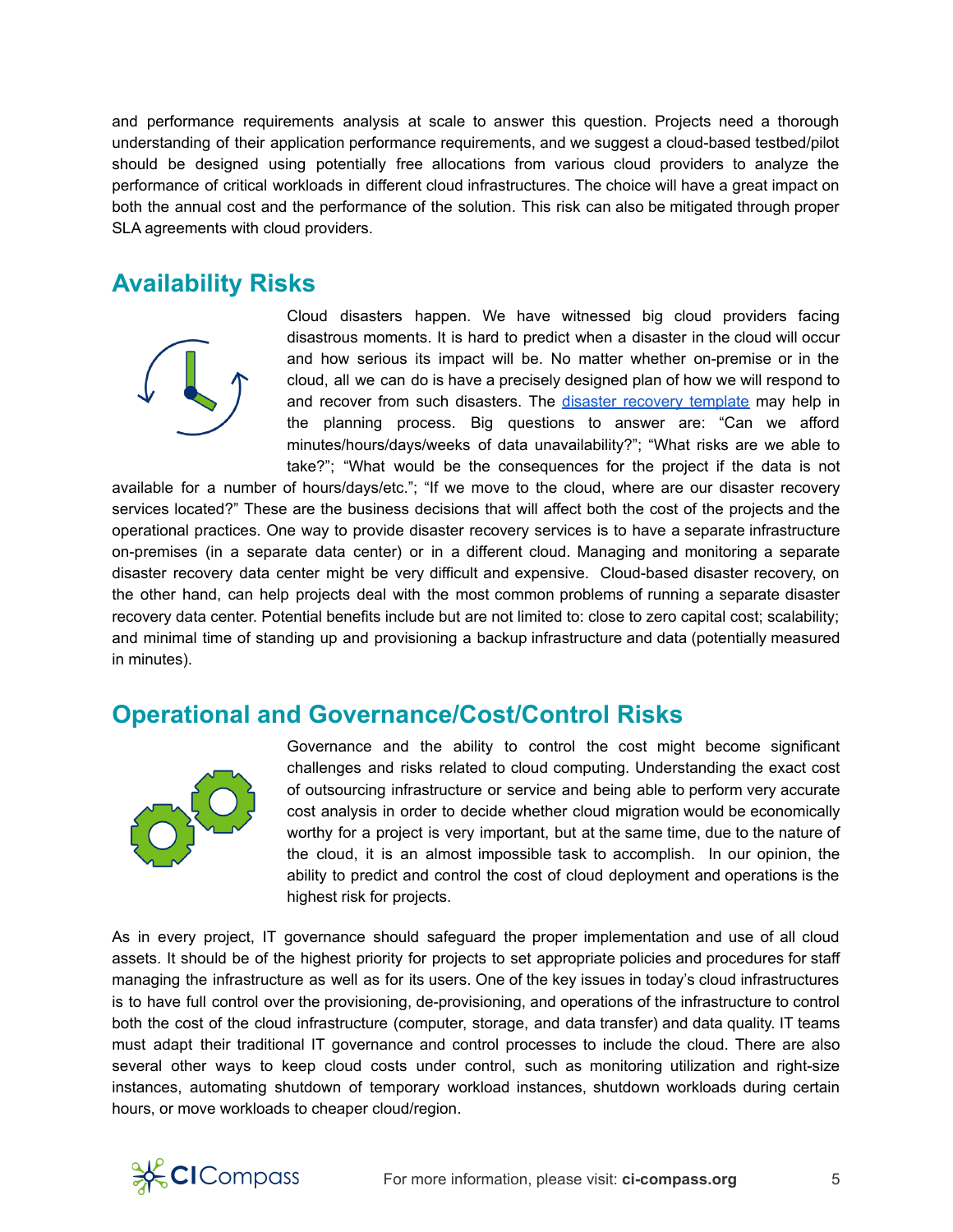#### <span id="page-8-0"></span>**Vendor Lock-in Risks**



Cloud vendor lock-in refers to a situation when the cost of switching to a different provider is so high that the customer is essentially stuck with the original vendor. Such factors as workforce skills, an architecture tailored to a particular vendor's low-level services, or the need to avoid interruptions might contribute to the potential cost of moving to another vendor. Projects need to analyze all the risks associated with their architecture and the vendor, especially past vendor performance, quality of services, and technology roadmap as well as vendors' past technology changes, whether there are any incompatibilities

with previous versions of services, vendors' financial standing, and any dramatic price increase for their services in the past. Proof-of-concept deployment may help mitigate risks associated with provider lock-in. Also, it is important to have strategies for moving the project data and services to another cloud provider or to on-premise infrastructure. Hybrid and private cloud deployments may also dramatically reduce the vendor lock-in risk.

#### <span id="page-8-1"></span>**Cloud Mitigation Strategy Related Risk**



Cloud migration is the process of moving some or all organization's digital operations to a cloud. There are three main types of cloud migration an organization can perform — on-premises to cloud, cloud to cloud, or cloud to on-premises. When performing any of these three migration types, there are five methods and strategies an organization can use:

1. **Lift and shift** – moving applications to the cloud as-is. This is also sometimes referred to as rehosting. The "lift and shift" approach involves

moving the application into the cloud as-is and hoping it works. This is actually possible for many applications, and cloud vendors make it as easy as possible by providing various flavors of operating systems.

*The advantages of this approach include:*

- No code or architecture changes.
- Easy migration of services.
- Easy compliance and security management.

*The disadvantages include:*

- Legacy applications are usually not scalable and do not allow for distributed workloads as cloud-native applications do.
- On-premise applications might suffer from latency or performance issues after migration since they were not optimized for the cloud.
- No application is bug-free. After moving an app to the cloud, more risks and problems may occur.

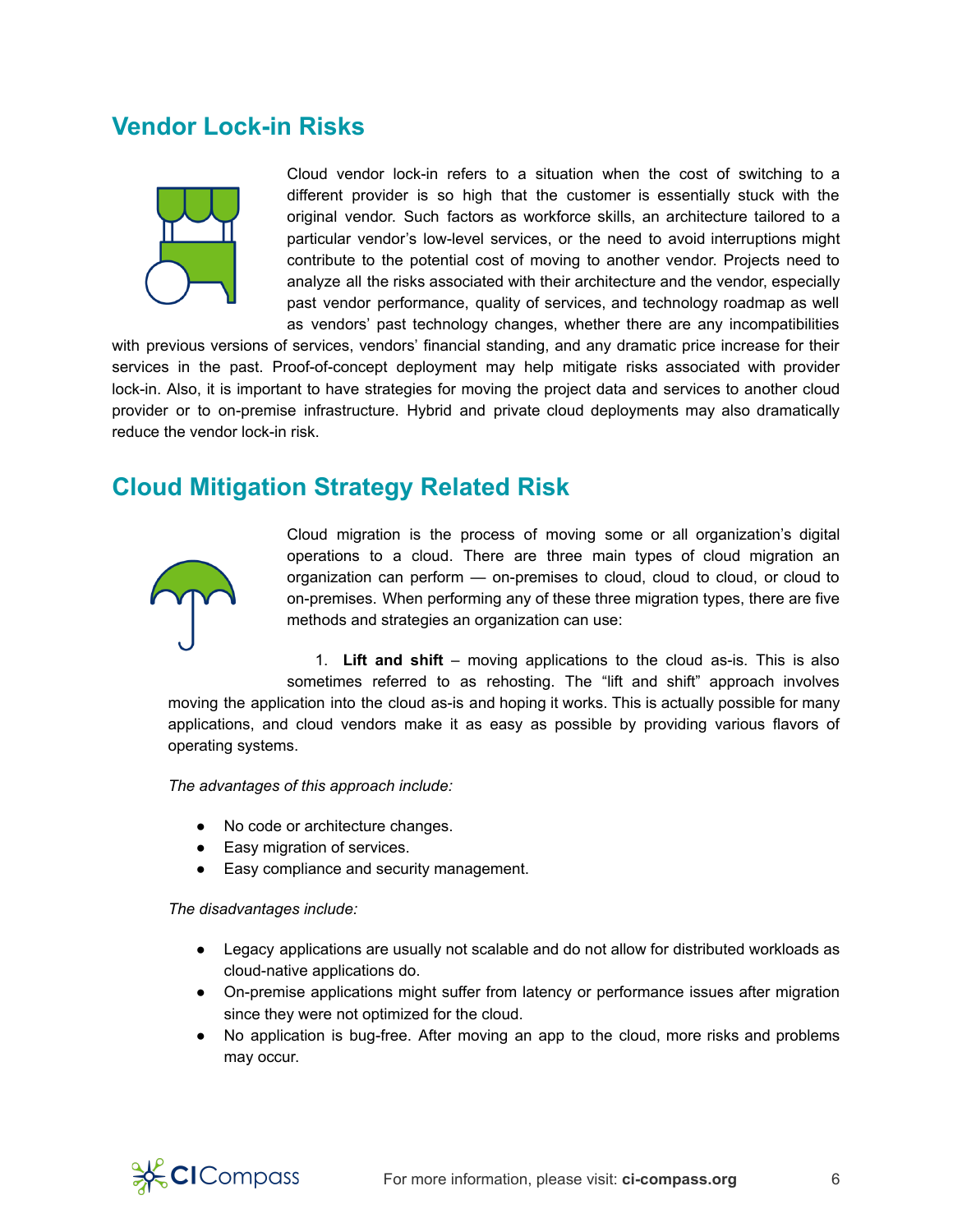2. **Refactor** – modifying applications to better support the cloud environment. The applications are re-architected to fit the cloud better. This strategy includes modifying the existing software, usually a large chunk of it. The process requires lots of software engineering effort and thus is much more complex and time-consuming than other migration strategies.

#### *Advantages of this strategy include:*

- Long-term costs can be potentially reduced as refactoring allows you to achieve a better elasticity of applications, e.g., scaling as needed to reduce resource consumption.
- Cloud-native and microservices architectures allow apps to rapidly adapt to new requirements by adding or modifying functionality in a fairly inexpensive way.
- Native, decoupled application components provide high availability of services.

#### *The disadvantages include:*

- Vendor lock-in: The more cloud-native the application is, the more coupled to low-level cloud services and high-level APIs the application is. Moving to another cloud will require another refactoring.
- The high upfront cost of re-factoring, involving very advanced, cloud-savvy software engineers.
- In software refactoring, the more we change the application, the more risks of introducing new bugs into the code. New bugs can delay the migration and can cause outages once the applications are deployed in the cloud.
- 3. **Re-platform** moving applications to the cloud without major changes but taking advantage of the benefits of the cloud environment. This strategy lies somewhere between the aforementioned strategies. Common modifications include, e.g., the ways apps interact with databases to benefit from automation and elastic database infrastructure, or enabling better scaling and leveraging reserved resources in the cloud environment with minimal code changes. It seems this strategy is very relevant to many projects.

#### *Advantages of re-platforming include:*

- Migration can be done in steps. You can move some workloads to the cloud-first, experiment with the environment, learn lessons, and move on to other workloads.
- It does not require too much resource/time/cost compared to refactoring.
- Many cloud features can easily be used, e.g., auto-scaling, managed storage, managed data processing services, among others.

#### *The disadvantages of re-platforming include:*

- To see potential benefits from re-platforming, a high level of workload automation is required, i.e., time from skilled cloud engineers is required to develop basic automation of workloads.
- It is important to design the process in an optimal way and manage the scope of the work to be done to re-platform your applications. Failing to do so may turn the re-platforming project into a full refactoring project generating unexpected costs. This often means that

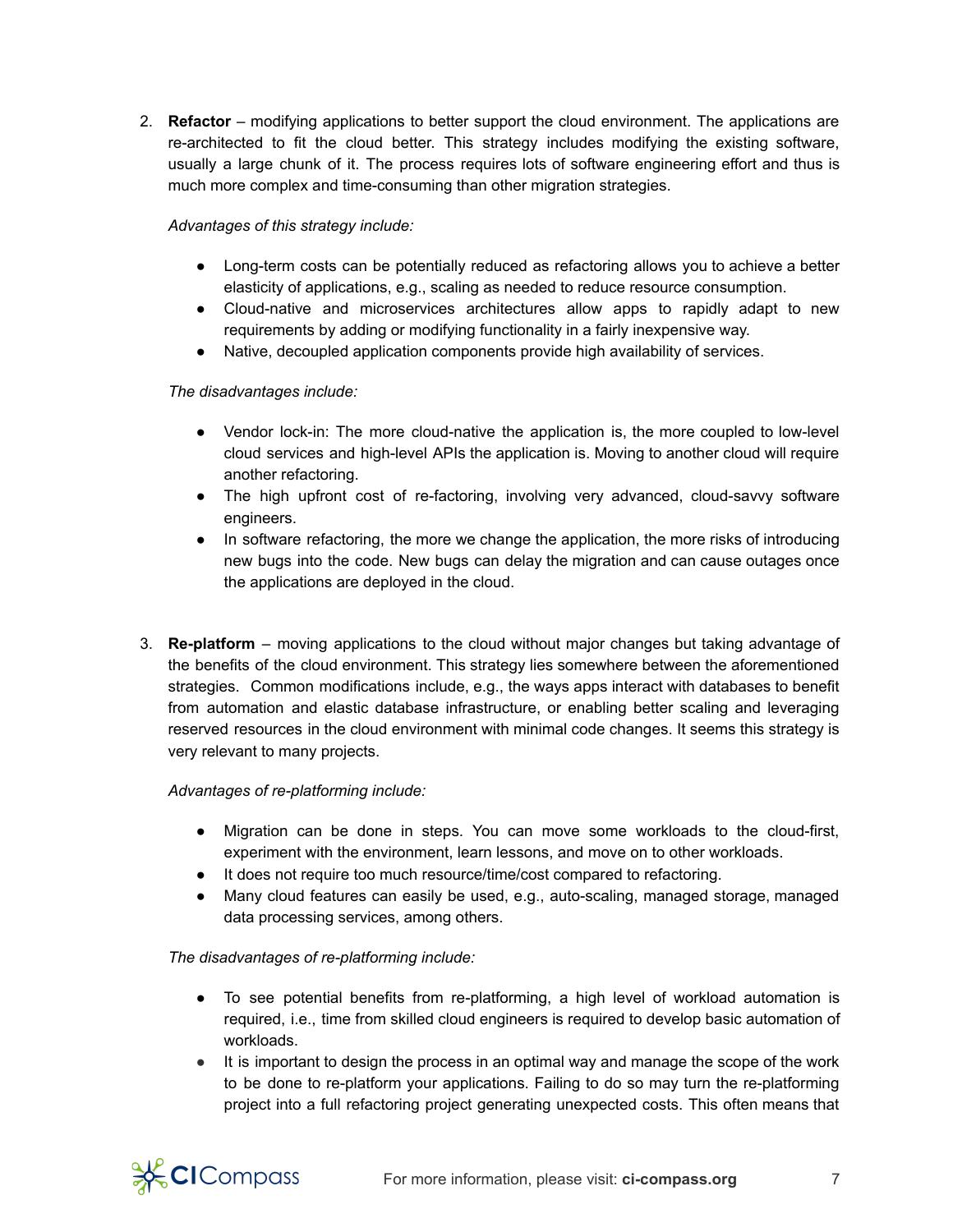only the most common cloud components are being utilized while re-platforming. Specialized components often require more dramatic changes to your application. Organizations need to be driven by the business value of all re-platforming decisions.

- 4. **Rebuild** rewrite the application from scratch. This strategy is not relevant/recommended for projects that have many large scale legacy applications.
- 5. **Replace** retire the application and replace it with a new cloud-native application. This strategy is not relevant/recommended for projects that have many large scale legacy applications.

# **Summary**

In this white paper, we focused on both benefits and risks of cloud migration for any scientific collaboration project. It is important that such projects consider all pros and cons along with risks associated with moving to the cloud. A rushed migration without a clear strategy can end up costing the project more than necessary, with existing legacy applications consuming cloud resources and generating costs at an alarming rate. There is no one-size-fits-all approach. It is important to start with defining the business value that cloud technology transformation can enable. The project needs to identify where the impact will be derived quickly and safely, whether through cloud capabilities, cost efficiencies, or risk mitigation. **Big questions are: in this new environment, how fundamentally will operations and workflows change; what skills will be needed to manage project services on the cloud; how the project's organizational structure will have to be adapted; and what impact on both the project teams' and users' behaviors will the cloud migration have?**

## **Glossary**

- <span id="page-10-0"></span>API Application programming interface
- AWS Amazon Web Services
- CaaS Container as a Service
- CSP Cloud Service Provider<br>GCP Google Cloud Platform
- Google Cloud Platform
- IaaS Infrastructure as a Service
- IT Information technology
- PaaS Platform as a Service
- 
- SaaS Software as a Service<br>SDK Software development Software development kit
- SLA Service-level agreement
- VM Virtual machine